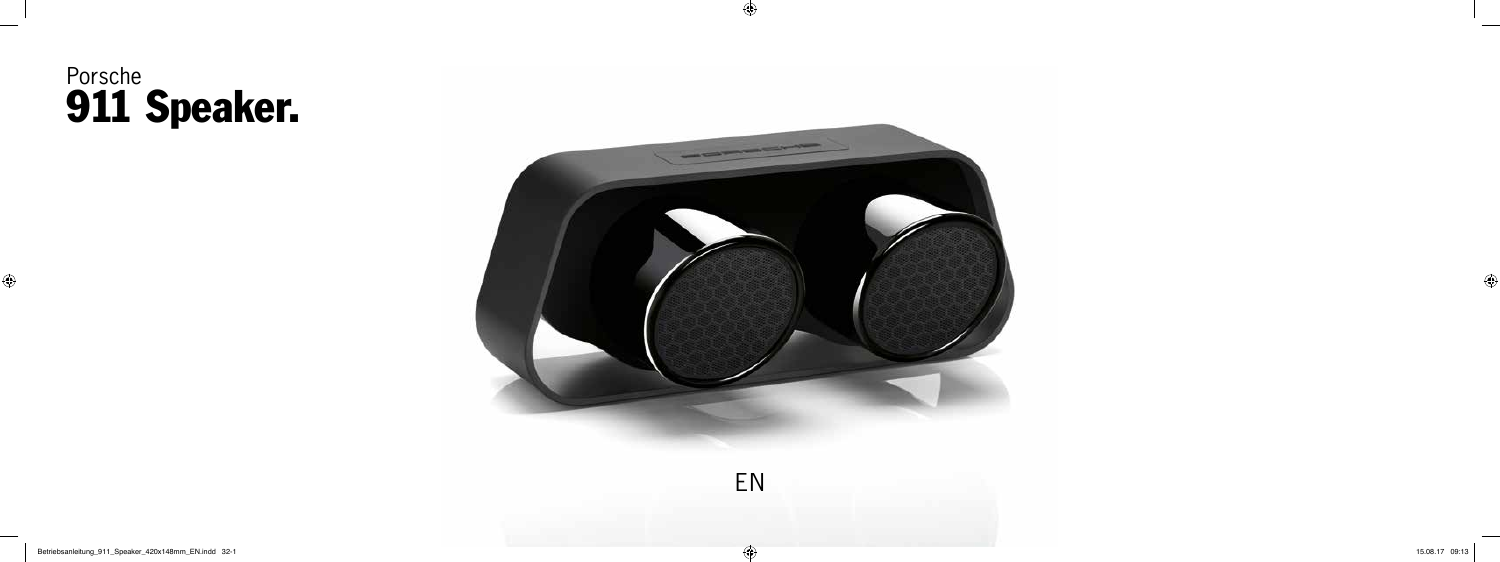

⊕

| Important safety instructions  Page 3 |  |
|---------------------------------------|--|
|                                       |  |
|                                       |  |
|                                       |  |
|                                       |  |
|                                       |  |
|                                       |  |
|                                       |  |
|                                       |  |
|                                       |  |
|                                       |  |
|                                       |  |
|                                       |  |
|                                       |  |
|                                       |  |
|                                       |  |

Avoid direct sunlight Protect against extreme cold





Do not open casing Ensure that power supply is always freely accessible

#### Welcome to the world of Porsche

24h of exhilaration. 60 watts of passion. 911% excitement. This is the new 911 Speaker. With a sound as powerful as a 4.0-litre, 6-cylinder naturally aspirated boxer engine hurtling around a circuit. Deep basses and clear tones in CD quality emanate from the glossy black twin exhaust module of a Porsche 911 GT3.

The new 911 Speaker takes the fascination of Porsche and turns it into a breathtaking designer piece equipped with cutting-edge technology – a real treat for the senses – with True Wireless mode and a battery life of up to 24h.

#### **Contents**

 $\bigoplus$ 

Ensure that the Speaker is placed on a level surface

 $\bigoplus$ 

Avoid moisture

Avoid knocks and shakes









Do not touch the power cable with wet hands



Do not dispose of in the household waste



Protect product from falling down.





Ensure sufficient distance from sources of heat Do not use aggressive, alcohol-based or abrasive cleaning agents

Pull out the plug in the event of a storm

 $\sqrt{\frac{220V}{2}}$ 



When the system is overloaded, turn the sound down



Charge the battery at a room temperature of between 0 and 35°C

The user is responsible for handling the 911 Speaker as instructed. Porsche cannot accept responsibility for damages or accidents caused by improper assembly, connection or use.

The original Porsche 911 GT3 twin exhaust integrated AN into the 911 Speaker was produced under regular series production conditions. It is therefore impossible to rule out certain manufacturing tolerances. These tolerances must be accepted.

> Claims relating to these original pieces are therefore excluded.

Thank you for your understanding.

### **A** Important safety instructions





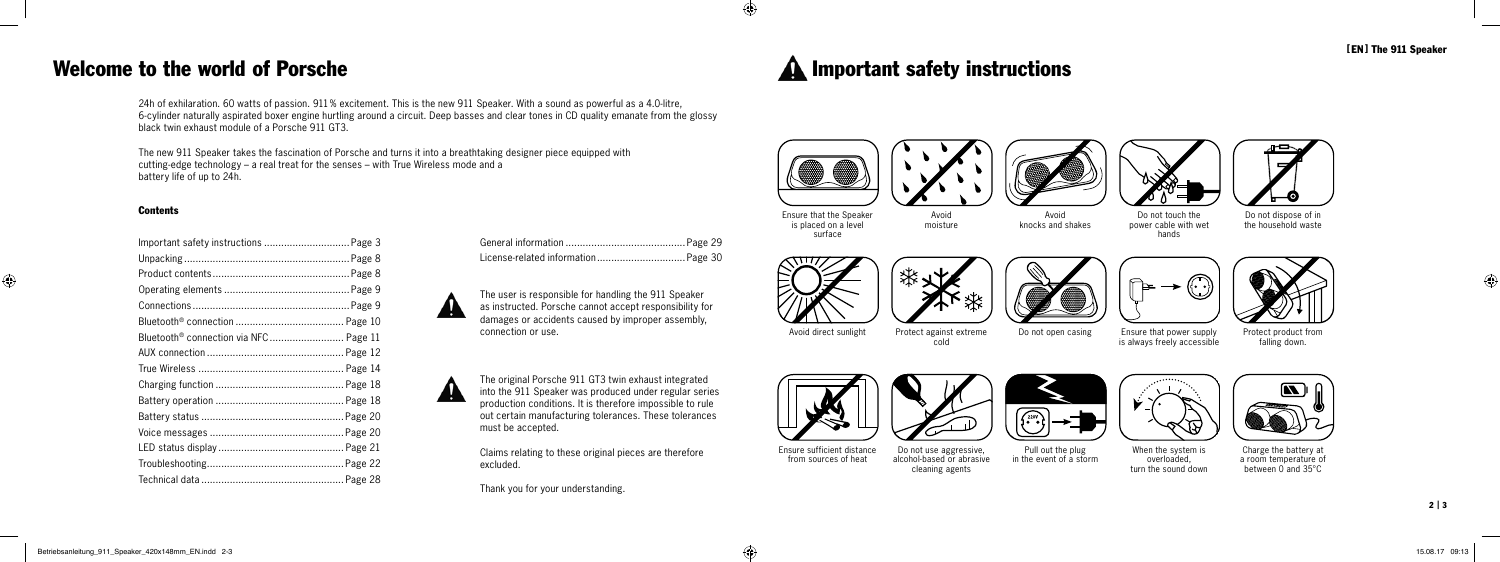◈

Do not place the device close to open fire, e.g. burning candles.

Never place the device close to sources of heat, e.g. radiators, storage heaters, ovens or other devices [including amplifiers] that emit heat.

Avoid direct sunlight.

 $\bigoplus$ 

Ensure that there is at least 5 cm of space surrounding the device.

To prevent electric shocks, only connect the plug-in power supply with plug sockets or extensions into which the pins can be fully inserted, so as to avoid exposed pins.

Never touch the signal cable or the plug-in power supply with wet hands.

Do not step on or clamp the plug-in power supply, in particular not close to the plug, plug sockets or in the area at which the cable exits the device.

The plug-in power supply must always be freely accessible in order to be able to pull it out in emergencies.

# **A** Important safety instructions



In stormy weather or if the device is to remain unused for a longer period, disconnect the plug-in power supply from the mains.

To disconnect the device from the mains, pull the plug-in power supply out of the plug socket.

Always switch the device off before you plug or unplug any connecting cables.

Always pull on plugs, not on cables.

Mount the device according to the manufacturer's instructions.

Place the device in an horizontal position, standing it on the rubber-coated area so that the Porsche logo is on the top.

Do not place the device close to any edges [table or shelf edges] to prevent any knocks and shakes from causing it to fall down. If necessary, secure the device to prevent it from falling.

Always ensure that the Speaker is placed on a level surface. The device must always be in an upright position.

 $\bigoplus$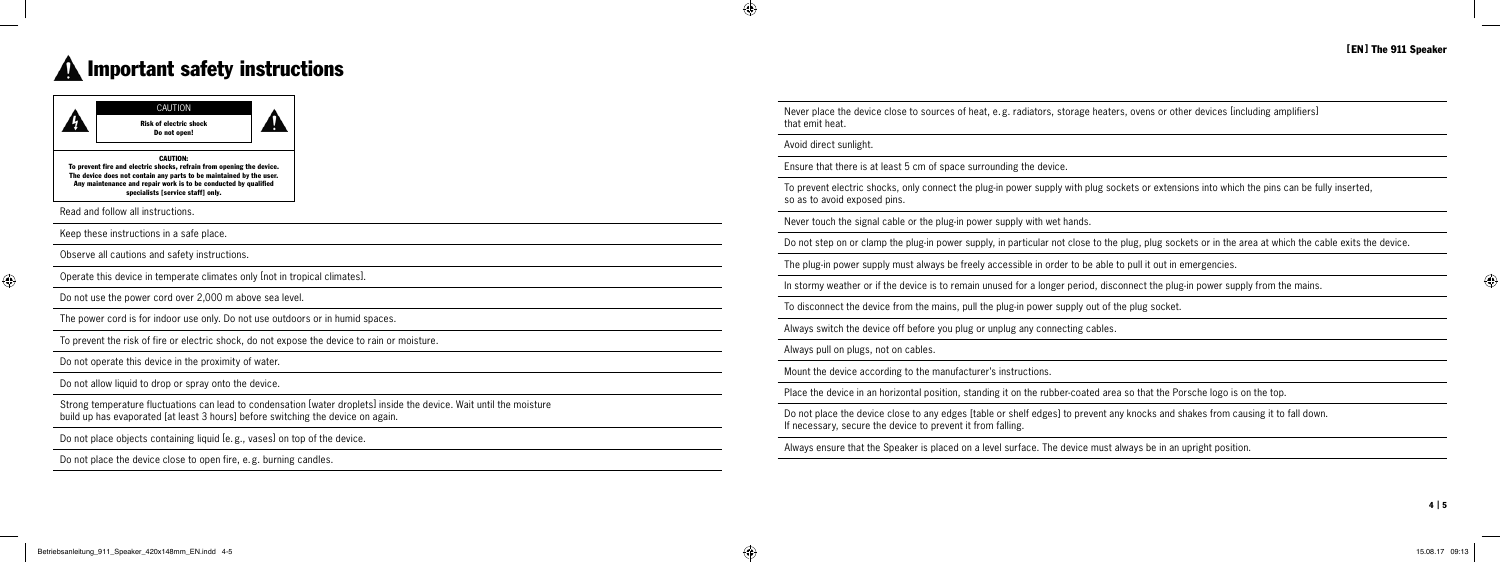#### [ EN ] The 911 Speaker

| and 45 °C. |  |
|------------|--|
|            |  |

| erously high-voltage parts with an amplitude strong enough |  |  |  |
|------------------------------------------------------------|--|--|--|
|                                                            |  |  |  |

 $\bigcirc$ 

## **A** Important safety instructions

Do not subject the operating elements, connections and cables to violence.

The device may only be operated at the voltage and frequency specified on the plug-in power supply or the rating plate.

Do not place any objects in the device's openings as they may come into contact with and/or damage live wires or components inside the casing. This may in turn lead to a short circuit, electric shock, or fire.

Use only mounting materials and accessories that have been approved by the manufacturer and/or provided together with the device.

Clean this device with a clean, dry cloth only.

Do not use aggressive, alcohol-based or abrasive cleaning agents.

To prevent electric shocks, refrain from opening the device. The device does not contain any parts to be maintained by the user.

Service and repair work is only to be performed by qualified professionals. This is necessary if the device has been damaged in any way, for example if fluids or other objects have come into contact with the power cord or plugs, if the device has been exposed to water or moisture, if it does not work properly, or if it has fallen.

Do not make any adjustments to the device or accessories. Any unauthorised adjustments can compromise the device's safety, its compliance with legal provisions, or its system performance. In such an event, the device's operating license and guarantee become extinct.

The device and  $\vert$  or accessories kit can contain parts small enough to be swallowed. They are therefore not suitable for children under 3 years of age.

This symbol indicates that, under the casing, there are uninsulated, danger to cause fire or electric shock.

If the device's audio is distorted, emitting, for example, unnatural knocking, tapping or high-frequency clicking, reduce the volume immediately.

To prevent the risk of hearing loss, do not listen at high volumes for long periods. Pause the device if you hear ringing or whistling in your ears or if you feel you cannot perceive high-pitched sounds properly [even if this is just short-term]

Do not expose the batteries to high temperatures, for example direct sunlight, fire or similar.

The device may only be operated in ambient temperatures of between  $0 \in$ 

The integrated battery may only be charged in ambient temperatures of between 0 and 35 °C. We recommend a temperature of 15–25 °C.

Temperatures outside this range can lead the device to stop playing or stop charging [protective circuit].

Do not under any circumstances store the device at temperatures below –10 °C or above 45 °C.

Avoid subjecting the device to extreme knocks and vibrations.

 $\bigoplus$ 

∕∘∑∖

Use only the plug-in power supply provided to operate and charge the device.

This symbol indicates important operation and service instructions in the documents [safety instructions, quick start guide] included.

This symbol indicates that the device is a protection class II appliance, i. e., an appliance that protects against electric shock by having double or strengthened insulation. It therefore does not require a protective earth connection.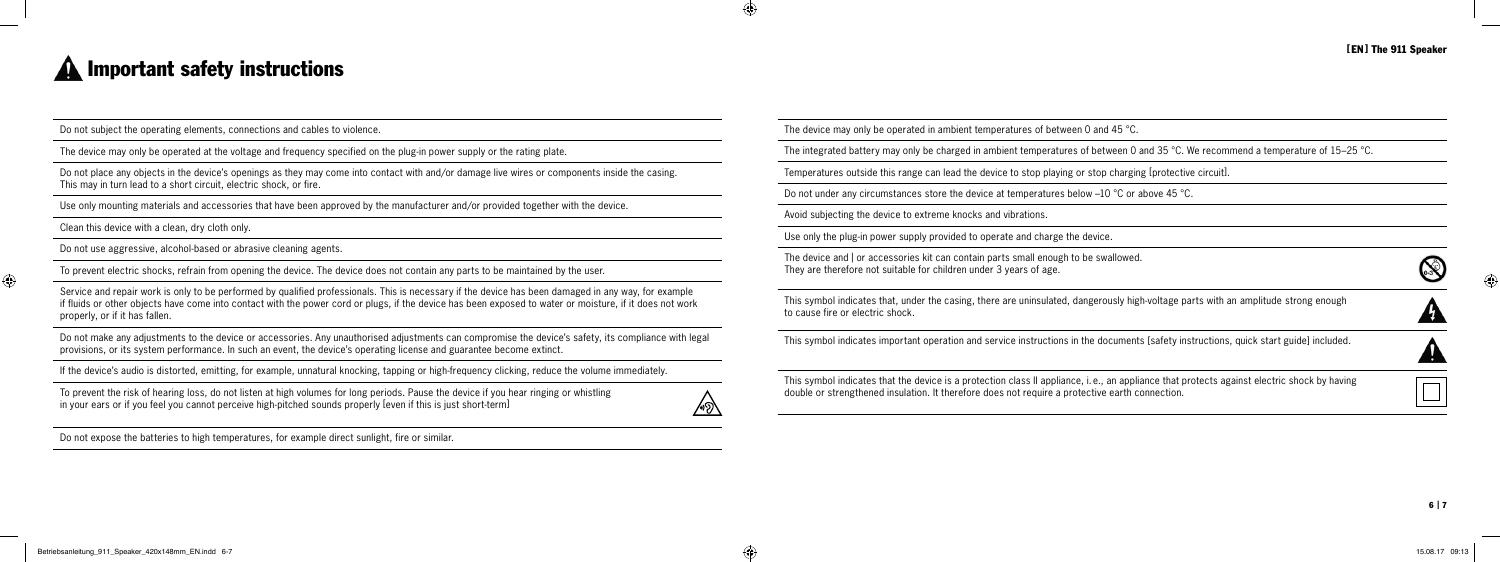

 $\overline{\phantom{a}}$  $\overline{\circ |x|+}$  $\frac{1}{\frac{1}{2}$  aux  $\frac{1}{2}$  $\overline{\circ}$   $\overline{\circ}$   $\overline{\circ}$ 



 $\bigcirc$ 

### Unpacking

 $\bigoplus$ 

Ensure that the 911 Speaker and the plug-in power supply including adapter are all in the box. If the box does not contain all the aforementioned parts, please contact your authorised dealer directly. Please keep all the packaging material in a secure place. We recommend that you fully charge the battery of the 911 Speaker before using it for the first time.



**Connections** 

1. DC IN [For plug-in power supply]

[EN] The 911 Speaker

2. Service jack

 $\bigoplus$ 

3. AUX-IN [3.5-mm jack]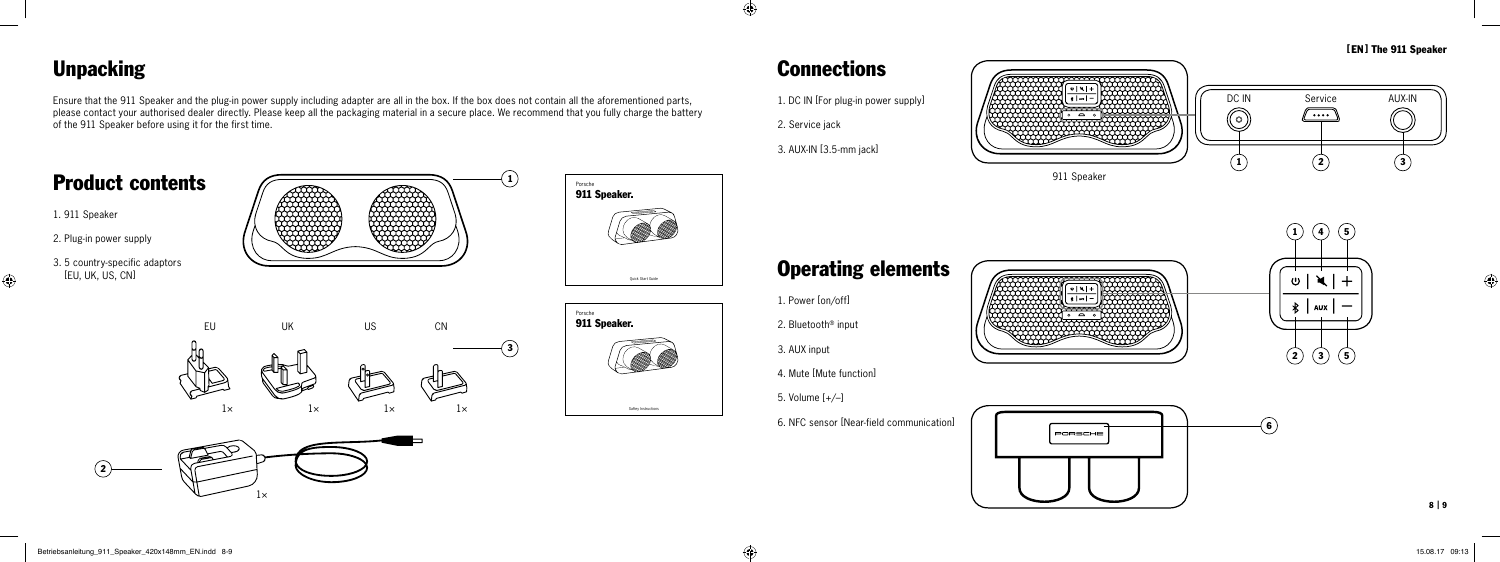



10 | 11

⊕

### Bluetooth® connection

1. Turn the 911 Speaker on using the power button (0)

- 2. Briefly press the Bluetooth<sup>®</sup> button LED flashes in blue ].
- 3. Activate the Bluetooth® function on your source device.
- 4. Keep the Bluetooth® button  $\left(\frac{\hat{x}}{2}\right)$  pressed down for around 2 seconds. The LED will flash in white and you will hear the message 'Bluetooth® Pairing'.
- 5. Look for nearby Bluetooth® devices on your source device [maximum reach 10 m].

6. Select '911 Speaker'.

- 7. When you are asked for a password, enter '0000' and confirm.
- $\bigoplus$
- 8. If your device is connected, the LED will light up in blue and you will hear the message 'Connected'.
- 9. The next time you switch on your 911 Speaker and activate the Bluetooth® function on your source device. the Bluetooth® connection will occur automatically and you will hear the message 'Connected'.



Please note: To connect additional Bluetooth®-compatible source devices with your 911 Speaker, repeat steps 3–8. The 911 Speaker saves the last 5 registered Bluetooth® devices. Of these, a maximum of two [not in True Wireless mode] can be simultaneously connected with the 911 Speaker. This means that the use of a third source device is only possible once one of the already connected devices is disconnected. The volume of the 911 Speaker is normally synchronised with that of your source device. However, the extent to which this works will depend on your end device.

Please note: To disconnect the Bluetooth® connection using NFC, place your audio playback device with the NFC aerial on the NFC sensor of the 911 Speaker until you hear 'Disconnected'. This function may not work properly depending on your audio playback device

#### Near-field communication

### Bluetooth® connection via NFC

If your Bluetooth®-compatible audio playback device supports NFC technology, you can use this technology with the 911 Speaker as follows for an easier connection:

1. Turn on the 911 Speaker using the power button 0

2. Activate the Bluetooth® and NFC functions on your audio playback device.

3. Press the Bluetooth® button  $\left(\frac{\hat{x}}{2}\right)$  on the 911 Speaker [LED flashes in blue].

4. Place your source device with the NFC antenna on the NFC sensor of the 911 Speaker until a connection request is displayed.

5. Remove your Bluetooth® device and confirm the connection request.

6. If you are asked for a password, enter the numbers '0000' and confirm.

7. If your device is connected, the LED will light up in blue and you will hear the message 'Connected'.



 $\bigcirc$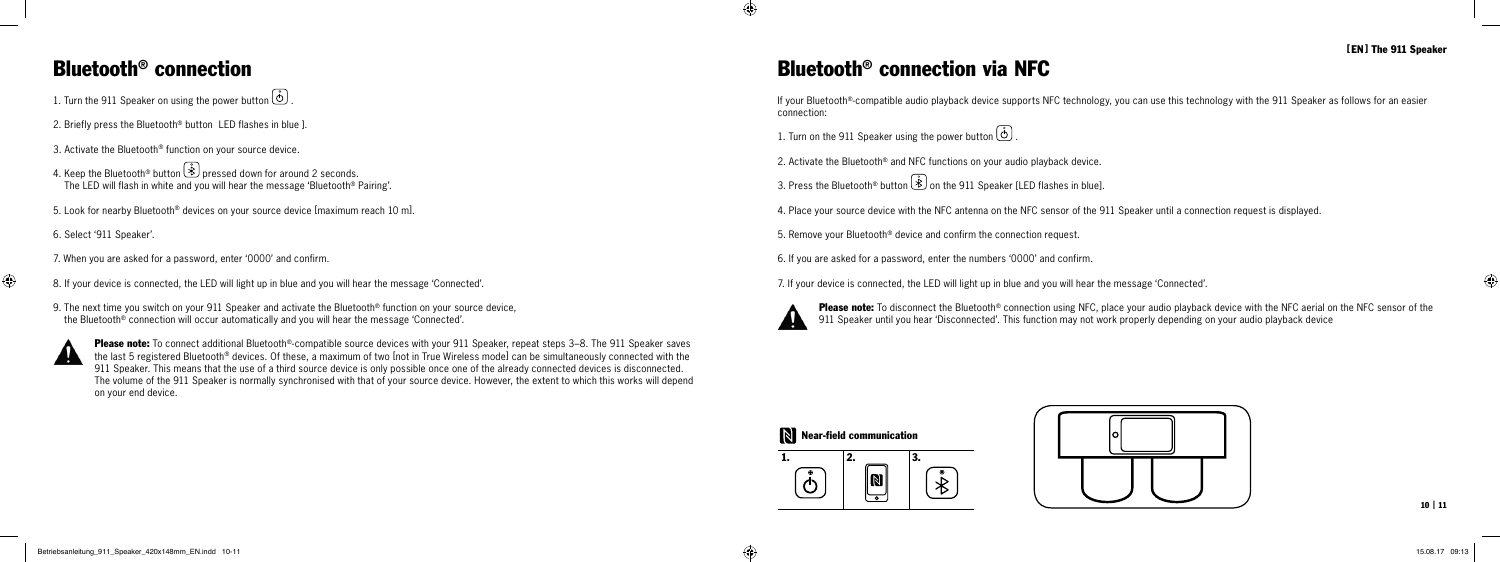



[EN] The 911 Speaker

12 | 13

⊕

### AUX connection

If your source device is equipped with a LINE-OUT or headphone output, it can also be connected with the 911 Speaker via the AUX-IN port using an optionally available 3.5-mm audio jack cable. The procedure is as follows:

1. Connect the source device with the audio jack cable.

Please note: To reduce its energy consumption, your 911 Speaker will automatically remove any Bluetooth<sup>®</sup> connections while playing via AUX.



Please note: Before you remove the audio jack cable from your source device after you have finished playing it, either lower the volume on your 911 Speaker or switch it off.

- 2. Connect the 911 Speaker AUX-IN port with the audio jack cable.
- 3. Turn the 911 Speaker on by pressing the power button  $(\stackrel{\circ}{\circ})$ .
- 4. Select the AUX-IN port (AUX).
- 5. Play music on your source device.
- 6. When playing music via AUX connection, the volumes of the 911 Speaker and source device are not synchronised. To achieve maximum possible volume, set the volume of the 911 Speaker to the maximum level and set the volume of your source device to the desired level.

 $\bigoplus$ 

### AUX connection

1. 911 Speaker

 $\bigoplus$ 

2. Source device

3. 3.5-mm audio jack cable

AUX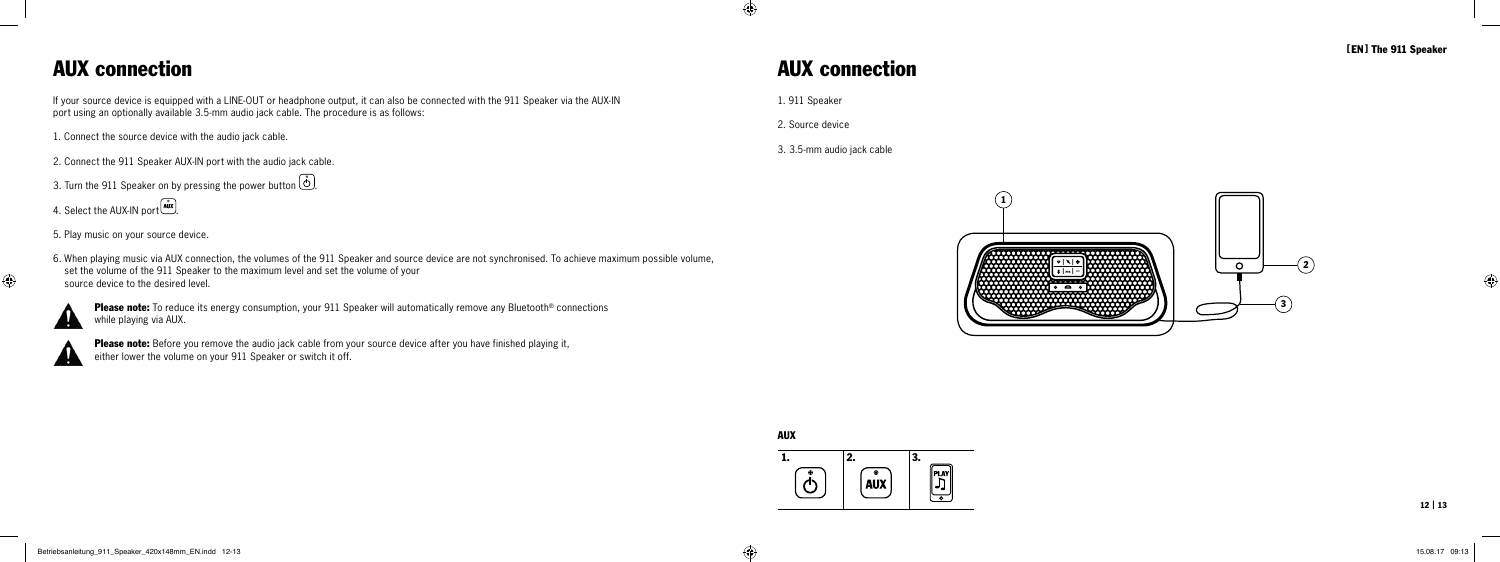

 $\bigcirc$ 

### True Wireless

The True Wireless function enables you to wirelessly connect your 911 Speaker with another 911 Speaker as a second sound source in the same room. Here, we differentiate between stereo mode, where 911 Speaker 1 emits the audio signal from the left-hand channel and 911 Speaker 2 emits the audio signal from the right-hand channel [as with classic stereo systems] and party mode, where both 911 Speakers emit the same stereo signal.

When using the True Wireless function, the volume of both 911 Speakers is controlled synchronously. The devices also switch off synchronously, i.e., if you switch one 911 Speaker off, the second 911 Speaker automatically switches itself off too. When using True Wireless mode, we recommend that the source device is always connected with 911 Speaker 1.

- 1. Switch on both 911 Speakers using the Power button  $(\stackrel{\circ}{\circ})$ .
- $\bigoplus$
- 2. Select the Bluetooth® input  $\bigcirc$  [the LED flashes or illuminates in blue] for 911 Speaker 1.
- 3. Simultaneously press on 911 Speaker 1's Bluetooth®  $\circledast$  and volume buttons  $\ominus$  for a short time; you will hear the message 'True Wireless pairing'.
- 4. The left-hand LED of 911 Speaker 1 will flash in blue.
- 5. 911 Speaker 1 will emit an acoustic signal every five seconds.
- 6. Select the Bluetooth® input  $\bigcirc$  [the LED flashes or illuminates continuously in blue] for 911 Speaker 2.
- 7. Simultaneously press on 911 Speaker 2's Bluetooth®  $\circledast$  and volume buttons  $\bigoplus$  for a short time; you will hear the message 'True Wireless pairing'.

### Stereo mode

To activate stereo mode, proceed as follows:

8. 911 Speaker 2's right-hand LED, located above the keypad, will flash in blue.

9. When the message 'Stereo mode left' is emitted from 911 Speaker 1 and the message 'Stereo mode right' emitted from 911 Speaker 2, and when the LEDs above the keypads of both 911 Speaker 1 and 2 turn from flashing to continuously illuminated, the connection has been established.

### True Wireless

 $\bigoplus$ 



 $\Omega$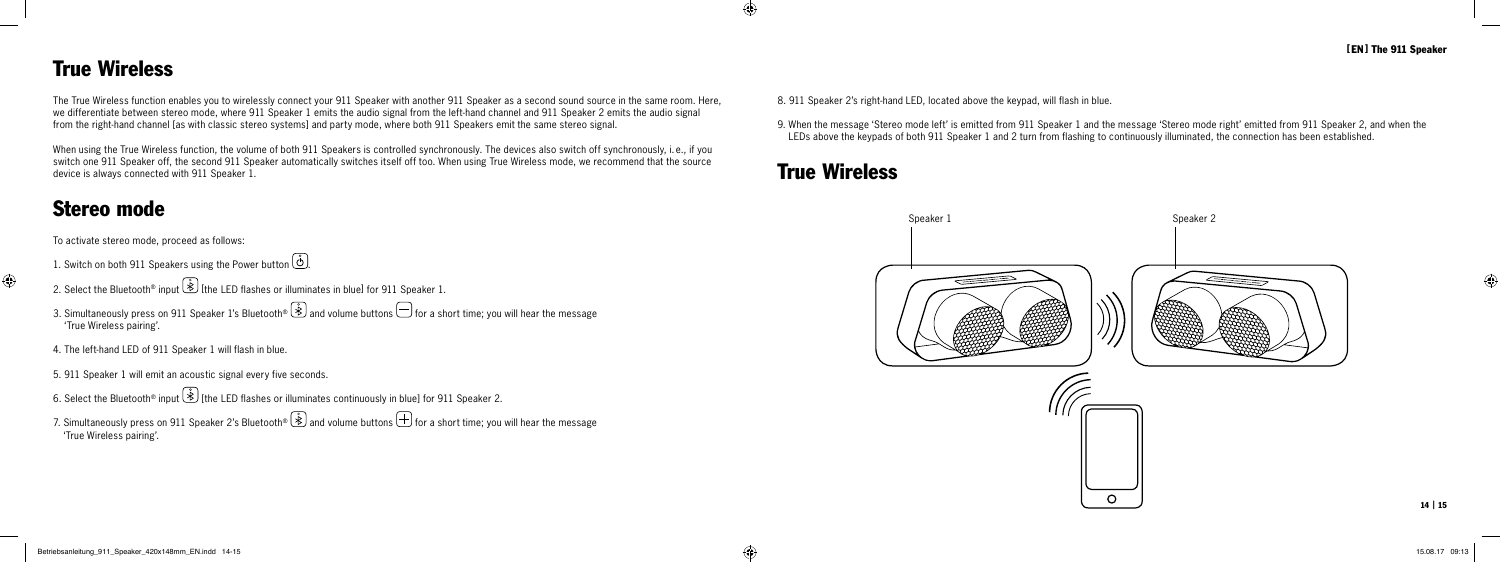16 | 17

#### Party mode

To swap from stereo mode to party mode, press the Bluetooth® button on 911 Speaker 1 multiple times for around three seconds, until you hear the message 'Party mode'. Now press the Bluetooth® button on 911 Speaker 2 multiple times for around three seconds, until you hear the message 'Party mode'. Both your 911 Speakers are now in party mode.

- 1. Switch on both 911 Speakers using the Power button .
- 2. Select the Bluetooth® input  $\bigcirc$  [the LED flashes or illuminates in blue] for 911 Speaker 1.
- 3. Simultaneously press on 911 Speaker 1's Bluetooth®  $\&$  and volume buttons  $\bigoplus$  for a short time; you will hear the message 'True Wireless pairing'.
- 4. The left-hand LED of the 911 Speaker 1 will flash in blue.
- $\bigoplus$ 
	- 5. 911 Speaker 1 will emit an acoustic signal every five seconds.
	- 6. Select the Bluetooth® input  $\bigcirc$  [the LED flashes or illuminates continuously in blue] for 911 Speaker 2.
	- 7. Simultaneously press on 911 Speaker 2's Bluetooth®  $\circledast$  and volume buttons  $\bigoplus$  for a short time; you will then hear the message 'True Wireless pairing'.
	- 8. 911 Speaker 2's right-hand LED, located above the keypad, will flash in blue.
	- 9. When you hear the message 'Stereo mode left' from 911 Speaker 1 and 'Stereo mode right' from 911 Speaker 2, and when the flashing LEDs above the keypads of 911 Speakers 1 and 2 light up continuously, the connection has been established.
	- 10. Press the Bluetooth® button  $\bigcup_{i=1}^{\infty}$  on 911 Speaker 1 multiple times for around three seconds, until you hear the message 'Party mode'.
	- 11. Press the Bluetooth® button  $\bigcirc$  on 911 Speaker 2 multiple times for around three seconds, until you hear the message 'Party mode'.

To set both 911 Speakers to party mode straight away, proceed as follows:

Please note: The devices will automatically save the last True Wireless status; this status can only be deleted by simultaneously pressing the Bluetooth® |  $\hat *$  | and Mute buttons |  $\bigstar$  |. If the last True Wireless status remains saved, the devices will automatically link up the next time they are switched on, provided they are within reach of each other.

### AUX-IN True Wireless

The AUX-IN port can be used in True Wireless mode. For this, the AUX-IN port on the 911 Speaker to which the 3.5-mm audio jack cable is connected must be selected. The second 911 Speaker remains set to Bluetooth® input.



 $\bigoplus$ 

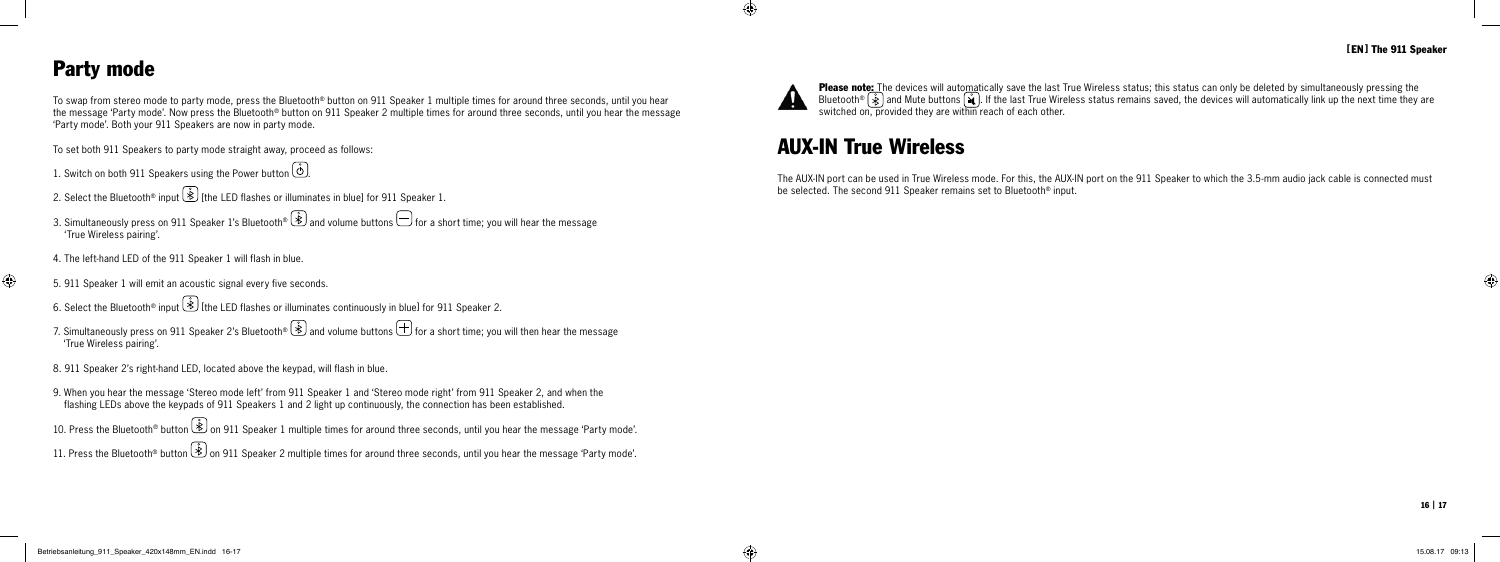



[EN] The 911 Speaker

 $\bigoplus$ 

### Charging function

The 911 Speaker is equipped with a long-life lithium-ion battery. Before using the 911 Speaker for the first time, we recommend that you first fully charge this battery [approx. 3 hours]. For this, use the plug-in power supply provided and the adapter for your region. You can begin to use the 911 Speaker while the battery is charging. During the charging process, the LED in the power button will display the battery charging status.[see battery status]. When the LED light in the power button is blue, the battery of your 911 Speaker is fully charged.

In order not to reduce your battery's longevity, we recommend that you now stop the charging process. High ambient temperatures can lead to longer charging times. In the event of extreme ambient temperatures, the protective circuit in place to protect the integrated battery will stop the charging process.

### Battery operation

 $\bigoplus$ 

The integrated lithium-ion battery enables you to listen to music on the move for up to 24 hours without having to connect back up to a plug socket. The duration for which you can play the device on the battery will depend mainly on the ambient temperature, the music played and the volume selected. Listening to music at louder volumes will reduce battery longevity. If the LED in the power button is flashing in red, we recommend that you preserve the battery by stopping the music and recharging the 911 Speaker's battery. During battery operation, the 911 Speaker will automatically switch to standby mode after around 5 minutes of inactivity [60 minutes with mains operation].

### Charging function

 $\bigoplus$ 

- 1. 911 Speaker
- 2. Plug-in power supply
- 3. Plug socket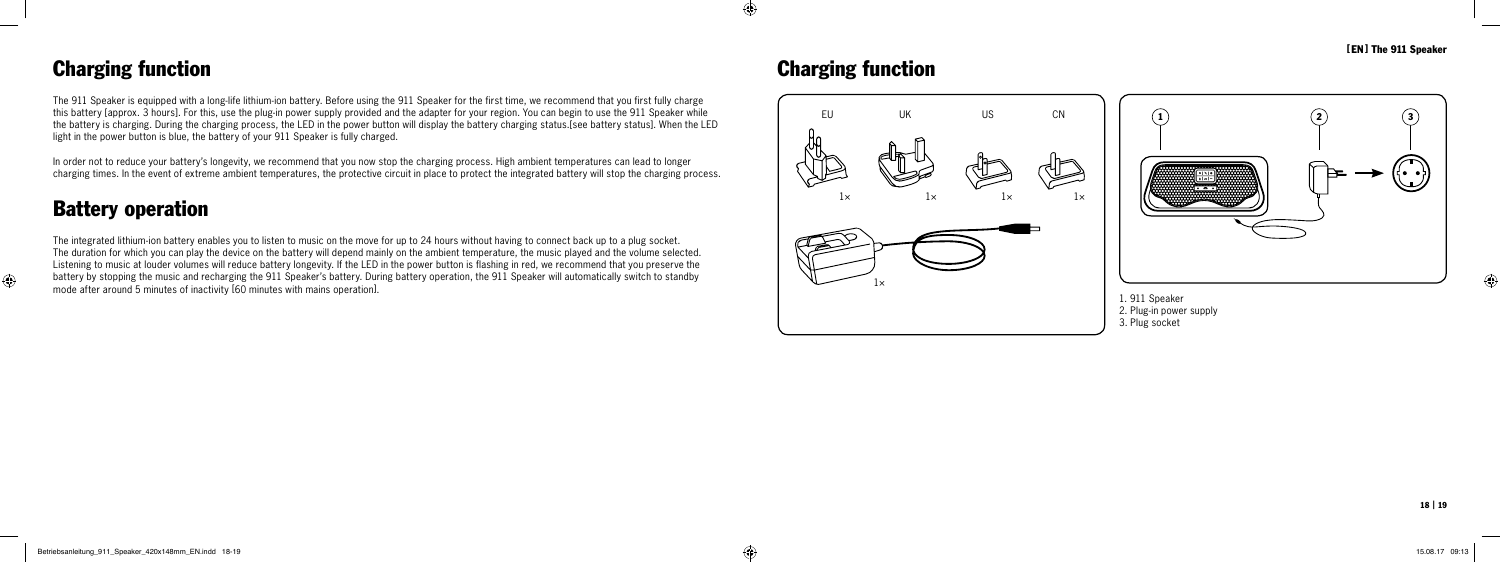### Battery status

The LED in the power button also serves to display the battery charging status. The three display modes indicate the following statuses:

Continuous blue light 90–100%

Flashing blue light 20–90%

Flashing red light <20%

### Voice messages

To simplify the connection procedures when in Bluetooth® mode, your 911 Speaker is equipped with user-friendly voice messages These voice messages mean the following:

| 'Bluetooth <sup>®</sup> pairing' | Bluetooth <sup>®</sup> registration process                                                                                            |
|----------------------------------|----------------------------------------------------------------------------------------------------------------------------------------|
| 'Connected'                      | Bluetooth <sup>®</sup> connection established                                                                                          |
| 'Disconnected'                   | Bluetooth <sup>®</sup> connection removed                                                                                              |
|                                  | The True Wireless function that facilitates connection with another 911 Speaker is also quick and simple thanks to the voice messages: |
| 'True Wireless pairing'          | True Wireless registration process [911 Speaker 1/911 Speaker 2]                                                                       |
| 'Stereo mode left'               | True Wireless mode, left channel                                                                                                       |
| 'Stereo mode right'              | True Wireless mode, right channel                                                                                                      |

'Party mode'  $\longrightarrow$  True Wireless mode, stereo operation [party mode]

|  | <b>LED status display</b> |  |  |
|--|---------------------------|--|--|
|--|---------------------------|--|--|

Please note: During battery operation, all LEDs switch themselves off after around 5 seconds in order to save energy. Only the LED display for the input selected remains active.

 $\bigoplus$ 

 $\bigoplus$ 

#### [EN] The 911 Speaker

 $\overline{\phantom{a}}$ 

 $\bigcirc$ 

| <b>LED</b>                   | <b>Colour</b>                              | <b>Meaning</b>                                          |
|------------------------------|--------------------------------------------|---------------------------------------------------------|
| Power                        | blue light                                 | Start up [for up to 10 seconds after switching on]      |
| Power                        | blue light                                 | Battery charging status 90-100%                         |
| Power                        | flashing blue light                        | Battery charging status 20-90%                          |
| Power                        | flashing red light                         | Battery charging status <20%                            |
| Power                        | quickly flashing red light [2x per second] | Fault                                                   |
| Bluetooth <sup>®</sup>       | blue light                                 | Connected                                               |
| Bluetooth <sup>®</sup>       | flashing blue light                        | No connection                                           |
| Bluetooth <sup>®</sup>       | flashing white light                       | Registration process                                    |
| Bluetooth <sup>®</sup>       | flashing white light                       | Two devices connected to the 911 Speaker simultaneously |
| Bluetooth <sup>®</sup>   AUX | off                                        | Standby                                                 |
| <b>AUX</b>                   | blue light                                 | Input selected                                          |
| Mute                         | flashing white light                       | Mute function activated                                 |
| Mute                         | white light flashing for 5 seconds         | Maximum volume level reached                            |
| Keypad                       | flashing blue light on the left or right   | True Wireless registration process                      |
| Keypad                       | continuous blue light on the left          | Stereo mode left channel                                |
| Keypad                       | continuous blue light on the right         | Stereo mode right channel                               |
| Keypad                       | flashing blue light on the left or right   | Party mode                                              |

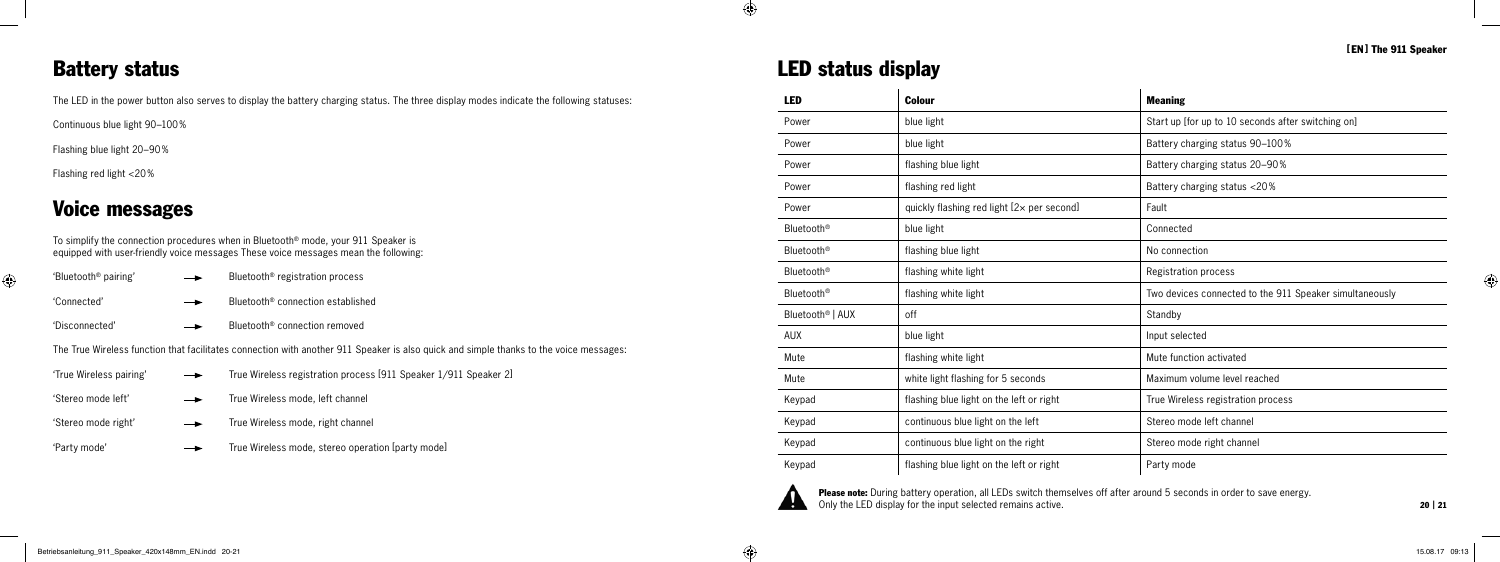#### [EN] The 911 Speaker

 $\overline{\phantom{a}}$ 

⊕

| <b>Problem</b>                             | <b>Possible causes</b>                                                                                                                   | <b>Solution</b>                                                                                                                                                                                             |
|--------------------------------------------|------------------------------------------------------------------------------------------------------------------------------------------|-------------------------------------------------------------------------------------------------------------------------------------------------------------------------------------------------------------|
| Volume too low.                            | The volume of the 911 Speaker is set too low. Please<br>note: With some android devices and when using the<br>AUX connection, the volume | 1. Raise the volume of the 911 Speaker using the volume button<br>$+^{\prime}$ .                                                                                                                            |
|                                            | is not synchronised between the 911 Speaker and the<br>source device.                                                                    | 2. Raise the volume of the source device.                                                                                                                                                                   |
| Sound distorted.                           | 1. The volume is too high.                                                                                                               | 1. Reduce the volume.                                                                                                                                                                                       |
|                                            | 2. The AUX input has been overridden [only applies to<br>AUX operation. The maximum input level for the<br>AUX input is 1.2 Vrms.        | 2. Reduce the output level of your source device.                                                                                                                                                           |
| Pairing via NFC is not<br>working.         | 1. The VFC function on your source device is<br>deactivated.                                                                             | 1. Activate the NFC function on your source device.                                                                                                                                                         |
|                                            | 2. The NFC antenna on your source device is outside<br>the reach of the<br>911 Speaker [max. 2-3 cm].                                    | 2. The NFC antenna on your source device must be placed<br>centrally above the 'Centerpad' of the 911 Speaker. The antenna<br>position of source devices is often indicated as 'NFC'.                       |
|                                            | 3. You did not remove the source device from the 911<br>speaker before confirming the pairing request.                                   | 3. Before confirming the pairing request on your source device,<br>remove the source device from the 911 speaker. Repeat the<br>procedure.                                                                  |
| Your source device is<br>not automatically | 1. The Bluetooth <sup>®</sup> function on your source device is<br>deactivated.                                                          | 1. Activate the Bluetooth® function on your source device.                                                                                                                                                  |
| connecting<br>with the 911 Speaker.        | 2. The 911 Speaker has been deleted from the<br>Bluetooth <sup>®</sup> menu of your source device.                                       | 2. Pair the 911 Speaker with your source device anew.                                                                                                                                                       |
|                                            | 3. The AUX input on your 911 Speaker is selected.                                                                                        | 3. Select the Bluetooth® input on the 911 Speaker.                                                                                                                                                          |
|                                            | 4. 5 or more source devices were paired with the 911<br>Speaker since it was last used.                                                  | 4. Pair the 911 Speaker with your source device anew. Please note:<br>This will delete the source device that, of the devices listed, has<br>gone the longest without being connected with the 911 Speaker. |

 $\mathbf{r}$ 

|                                     | <b>Please note:</b> The 911 Speaker service hotline is operated by an authorised partner of the Porsche Design Group.     |                                                                                                                      |                                            | source device.                                                                                                                    |                                                                             |
|-------------------------------------|---------------------------------------------------------------------------------------------------------------------------|----------------------------------------------------------------------------------------------------------------------|--------------------------------------------|-----------------------------------------------------------------------------------------------------------------------------------|-----------------------------------------------------------------------------|
|                                     |                                                                                                                           |                                                                                                                      | Sound distorted.                           | 1. The volume is too high.                                                                                                        | . Reduce the volume.                                                        |
|                                     |                                                                                                                           |                                                                                                                      |                                            | 2. The AUX input has been overridden [only applies to<br>AUX operation. The maximum input level for the<br>AUX input is 1.2 Vrms. | 2. Reduce the output                                                        |
| <b>Problem</b>                      | <b>Possible causes</b>                                                                                                    | <b>Solution</b>                                                                                                      | Pairing via NFC is not<br>working.         | I. The VFC function on your source device is<br>deactivated.                                                                      | 1. Activate the NFC fu                                                      |
| The 911 Speaker<br>won't switch on. | 1. The battery is fully discharged<br>[e.g. due to a long periodin storage].                                              | 1. Charge the battery.                                                                                               |                                            | 2. The NFC antenna on your source device is outside                                                                               | 2. The NFC antenna or                                                       |
|                                     | 2. The device temperature is lower than $0^{\circ}$ C or higher<br>than 60 °C. An internal protective circuit is blocking | 2. The 911 Speaker can only be operated in temperate conditions<br>[see safety instructions, page 7].                |                                            | the reach of the<br>911 Speaker [max. 2-3 cm].                                                                                    | centrally above the<br>position of source o                                 |
|                                     | operation.                                                                                                                |                                                                                                                      |                                            | 3. You did not remove the source device from the 911<br>speaker before confirming the pairing request.                            | 3. Before confirming t<br>remove the source                                 |
| No sound                            | . Source device is not emitting any signals.                                                                              | 1. Volume is set to '0' [please refer to the source device's<br>instructions].                                       |                                            |                                                                                                                                   | procedure.                                                                  |
|                                     | 2. The audio jack cable is not correctly connected<br>or is defective [only applies to AUX operation].                    | 2. Check the connection between your source device and the<br>911 Speaker. If applicable, exchange the signal cable. | Your source device is<br>not automatically | 1. The Bluetooth® function on your source device is<br>deactivated.                                                               | 1. Activate the Blueto                                                      |
|                                     | 3. The 911 Speaker is set to mute<br>[LED flashes in white].                                                              | 3. Clear the mute setting on the 911 Speaker.                                                                        | connecting<br>with the 911 Speaker.        | 2. The 911 Speaker has been deleted from the<br>Bluetooth <sup>®</sup> menu of your source device.                                | 2. Pair the 911 Speak                                                       |
|                                     | 4. The protective circuit for the amplifiers has                                                                          |                                                                                                                      |                                            | 3. The AUX input on your 911 Speaker is selected.                                                                                 | 3. Select the Bluetoot                                                      |
|                                     | activated [due to overloading or<br>overheating].                                                                         | 4. Lower the volume and prevent the device's temperature from<br>becoming too high.                                  |                                            | 4.5 or more source devices were paired with the 911<br>Speaker since it was last used.                                            | 4. Pair the 911 Speak<br>This will delete the<br>أرزر الممصصص المطالب مصمصا |

**Problem Possible causes** 

 $\bigoplus$ 

### Troubleshooting

 $\bigoplus$ 

Here you will find an overview of possible problems. If you have any more questions, please contact your authorised dealer or our service hotline:

Tel. +49 [0] 6083-287-87 | Mail 911speaker@porsche-design.com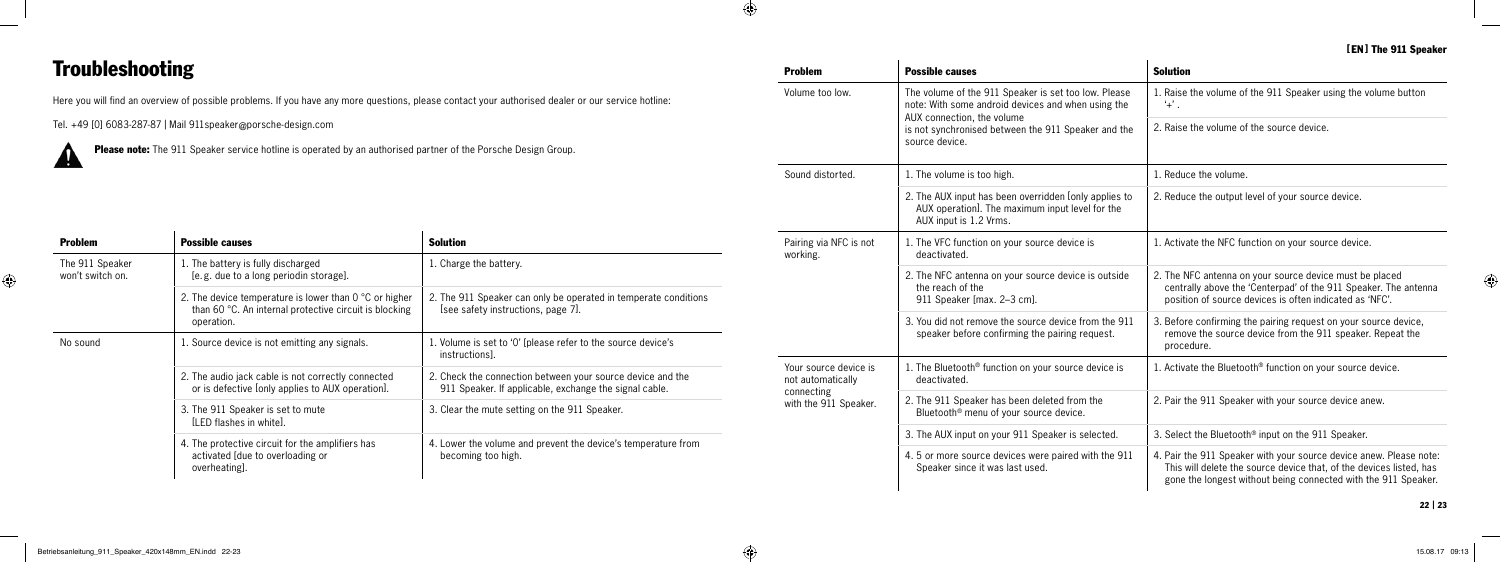| <b>Problem</b>                                                                      | <b>Possible causes</b>                                                                                                                                     | <b>Solution</b>                                                                                                                                                                                                                                                                          | <b>Problem</b>                                                                            | <b>Possible causes</b>                                                                                                                                       | <b>Solution</b>                                                                                                                                                                                                          |
|-------------------------------------------------------------------------------------|------------------------------------------------------------------------------------------------------------------------------------------------------------|------------------------------------------------------------------------------------------------------------------------------------------------------------------------------------------------------------------------------------------------------------------------------------------|-------------------------------------------------------------------------------------------|--------------------------------------------------------------------------------------------------------------------------------------------------------------|--------------------------------------------------------------------------------------------------------------------------------------------------------------------------------------------------------------------------|
| No sound, or only<br>distorted sound, through<br>Bluetooth®<br>wireless technology. | 1. There is no connection between the 911 Speaker<br>and your source device.                                                                               | I. Connect your source device as described.                                                                                                                                                                                                                                              | True Wireless Pairing<br>is not possible.                                                 | 1. The pairing process can fail if a source device in<br>connected with one of the<br>911 Speakers.<br>2. You did not press simultaneously on the Bluetooth® | . Remove all Bluetooth® connections between source<br>device[s] and the 911 Speaker and repeat the<br>die True Wireless pairing procedure.<br>2. Press simultaneously on the Bluetooth® button and the volume<br>button. |
|                                                                                     | 2. Your source device is paired, but not connected.                                                                                                        | 2. The source device did not automatically connect and needs<br>to be manually connected.                                                                                                                                                                                                |                                                                                           |                                                                                                                                                              |                                                                                                                                                                                                                          |
|                                                                                     | 3. Your source device is connected.                                                                                                                        | 3.1. Make sure that there are no sources of interference<br>Ie.g., a W-LAN routerl in the direct proximity of the<br>911 Speaker or source device.                                                                                                                                       |                                                                                           | button and the corresponding volume button<br>$[+$ or $-]$ .                                                                                                 |                                                                                                                                                                                                                          |
|                                                                                     |                                                                                                                                                            | 3.2. It is often not possible to connect the 911 Speaker with a                                                                                                                                                                                                                          | mobile end device via simultaneous W-LAN and Bluetooth®                                   | 3. Two source devices are connected with one of the<br>911 Speakers.                                                                                         | 3. Remove the connection with at least one of the two source<br>devices.                                                                                                                                                 |
|                                                                                     |                                                                                                                                                            | connections without experiencing interference. Deactivate<br>W-LAN on your source device.                                                                                                                                                                                                |                                                                                           | 4. The two 911 Speakers are too far apart.                                                                                                                   | 4. Reduce the distance between the two 911 Speakers<br>to under 10 metres.                                                                                                                                               |
|                                                                                     | 4. You are outside the<br>911 Speaker's maximum reach [max. 10 m].                                                                                         | 4. Reduce the distance between the 911 Speaker and your source<br>device.                                                                                                                                                                                                                |                                                                                           |                                                                                                                                                              | 5. You selected the AUX input on at least one of the<br>two 911 Speakers.                                                                                                                                                |
| The Bluetooth <sup>®</sup><br>connection between your<br>source device and          | 1. The 911 Speaker switched itself off because it<br>had not played any music for five minutes [battery<br>operation] or for 60 minutes [mains operation]. | . To prevent the 911 Speaker from switching itself off<br>automatically, lower the volume of your source device to a<br>minimum [mute].                                                                                                                                                  |                                                                                           | 6. One of the two 911 Speakers is already connected<br>with another [third] 911 Speaker via True Wireless.                                                   | 6. Remove the True Wireless connection between the two<br>911 Speakers as explained in the instructions. Start the<br>procedure with the two 911 Speakers in question, as explained<br>in the instructions.              |
| 911 Speaker was<br>unexpectedly<br>disconnected.                                    | 2. You placed your already connected NFC-compatible                                                                                                        | 2. If you place an already connected NFC-compatible source device<br>close to the 'Centerpad', the Bluetooth® connection will be cut<br>source device close to the 'Centerpad'.<br>off again. To re-establish the connection, place the source<br>device close to the 'Centerpad' again. |                                                                                           | 7. You entered the same key combination on both 911                                                                                                          | 7. Repeat the registration procedure as explained in the                                                                                                                                                                 |
|                                                                                     |                                                                                                                                                            |                                                                                                                                                                                                                                                                                          |                                                                                           | speakers.                                                                                                                                                    | instructions.                                                                                                                                                                                                            |
|                                                                                     | 3. You selected the AUX input on your 911 Speaker.                                                                                                         | 3. Select the Bluetooth® input and wait until the<br>911 Speaker connects.                                                                                                                                                                                                               | One or both of the<br>911 Speakers are not<br>playing the desired<br>channel [I, R, I+R]. | As a rule, after the connection, 911 Speaker 1 emits<br>the left-hand music channel and 911 Speaker 2 the<br>right-hand one.                                 | Change the True Wireless mode as explained in the instructions.                                                                                                                                                          |

 $\bigoplus$ 

--

#### [EN] The 911 Speaker

 $\overline{\phantom{a}}$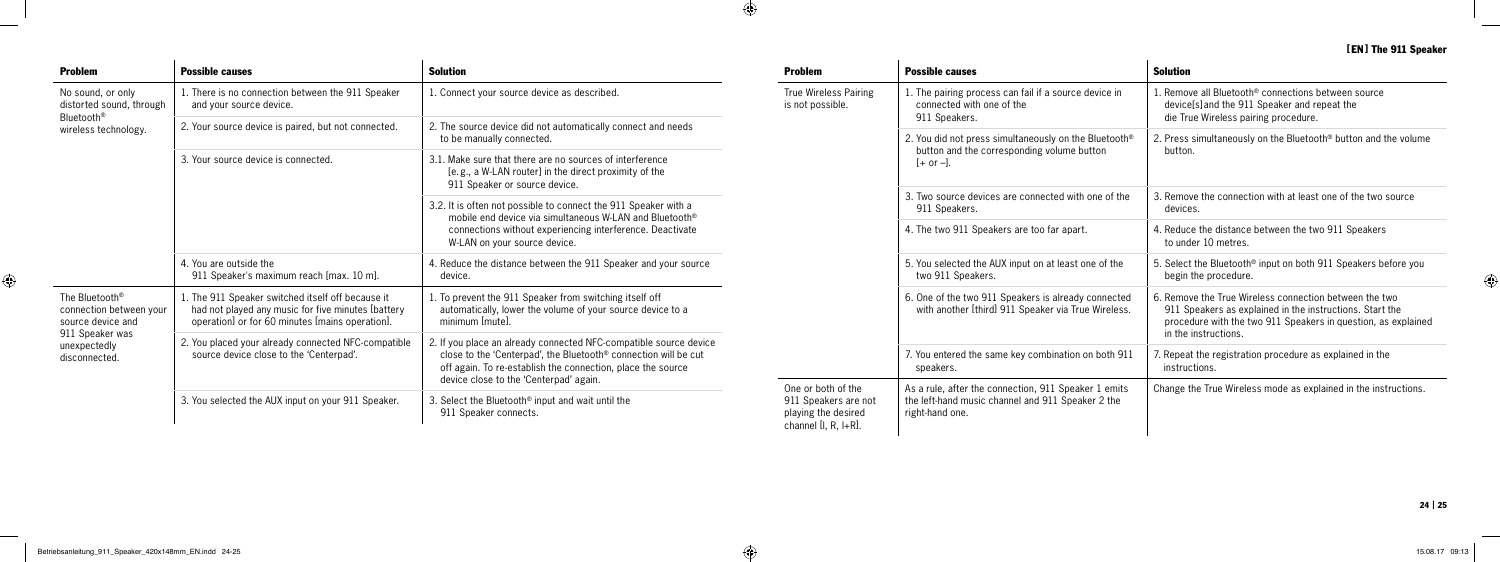| <b>Problem</b>                                                 | <b>Possible causes</b>                                                                                                | <b>Solution</b>                                                                                                                                               | <b>Problem</b>                                                                                                                                                                                                                                                                                                                                                                                                                                                                                                                                                                                                                                                                                                                                                 | <b>Possible causes</b>                                                                                                                                                                                        | <b>Solution</b>                                                                                                                                       |
|----------------------------------------------------------------|-----------------------------------------------------------------------------------------------------------------------|---------------------------------------------------------------------------------------------------------------------------------------------------------------|----------------------------------------------------------------------------------------------------------------------------------------------------------------------------------------------------------------------------------------------------------------------------------------------------------------------------------------------------------------------------------------------------------------------------------------------------------------------------------------------------------------------------------------------------------------------------------------------------------------------------------------------------------------------------------------------------------------------------------------------------------------|---------------------------------------------------------------------------------------------------------------------------------------------------------------------------------------------------------------|-------------------------------------------------------------------------------------------------------------------------------------------------------|
| True Wireless mode<br>After switching them off.                | . You waited for less than 20 seconds between<br>switching off the first and switching off the second<br>911 Speaker. | 1. Always wait for 20 seconds between switching off the first and<br>switching off the second 911 Speaker.                                                    | This 911 Speaker is connected via True Wireless with<br>The AUX input cannot be<br>a second 911 Speaker, for which the AUX input has<br>selected.<br>already been selected.<br>The 911 Speaker<br>1. The battery is fully discharged.<br>will switch itself off<br>2. The 911 Speaker was switched off by its automatic<br>automatically.<br>operation: 1 hour].<br>3. The 911 Speaker's protective circuit detected a<br>defect.<br>1. The plug-in power supply is connected neither with<br>The battery in the 911<br>Speaker cannot be<br>the mains nor with the 911 Speaker.<br>charged.<br>2. You are trying to charge the battery using the<br>911 Speaker's USB port.<br>3. The ambient temperature is lower than $0^{\circ}$ C or<br>higher than 35 °C | Only select the AUX input on the 911 Speaker you want to connect<br>the source device with. The Bluetooth <sup>®</sup> input must be selected on<br>the second 911 Speaker. Alternatively, you can remove the |                                                                                                                                                       |
| the two 911 Speakers<br>are not connecting with<br>each other. | 2. Two source devices are connected with one of the<br>911 Speakers.                                                  | 2. Remove the connection with at least one of the two source<br>devices.                                                                                      |                                                                                                                                                                                                                                                                                                                                                                                                                                                                                                                                                                                                                                                                                                                                                                |                                                                                                                                                                                                               | True Wireless mode as explained in the instructions.<br>1. Charge the battery.                                                                        |
|                                                                | 3. The distance between the two 911 Speakers<br>is too great. Here, too, the maximum distance is<br>10 metres.        | 3. Reduce the distance between the two 911 Speakers.                                                                                                          |                                                                                                                                                                                                                                                                                                                                                                                                                                                                                                                                                                                                                                                                                                                                                                | cut-off function [battery operation: 5 minutes, mains                                                                                                                                                         | 2. Have the 911 Speaker emit an audio signal and set the<br>911 Speaker tomute in order to stop it switching itself off.                              |
|                                                                | 4.1. You have cancelled the True Wireless mode<br>on one of the 911 Speakers via the Bluetooth®<br>and Mute buttons.  | 4. Reconnect the two<br>911 Speakers with each other as explained in the instructions.<br>5. Select the Bluetooth® input on at least one of the 911 Speakers. |                                                                                                                                                                                                                                                                                                                                                                                                                                                                                                                                                                                                                                                                                                                                                                |                                                                                                                                                                                                               | 3. Make sure that you only operate the 911 Speaker within the<br>specified temperature range and that you do not overload it.                         |
|                                                                | 4.2. At least one of the two 911 Speakers is already                                                                  |                                                                                                                                                               |                                                                                                                                                                                                                                                                                                                                                                                                                                                                                                                                                                                                                                                                                                                                                                |                                                                                                                                                                                                               | . Make sure that the plug-in power supply is connected with the<br>911 Speaker and with the mains.                                                    |
|                                                                | connected with another [third] 911 Speaker via<br>True Wireless.                                                      |                                                                                                                                                               |                                                                                                                                                                                                                                                                                                                                                                                                                                                                                                                                                                                                                                                                                                                                                                |                                                                                                                                                                                                               | 2. The USB port on the 911 Speaker cannot be used to charge<br>the battery. It is to be used exclusively by the manufacturer for<br>service purposes. |
|                                                                | 5. You selected the AUX input on both 911 Speakers.                                                                   |                                                                                                                                                               |                                                                                                                                                                                                                                                                                                                                                                                                                                                                                                                                                                                                                                                                                                                                                                |                                                                                                                                                                                                               | 3. The 911 Speaker may only be charged in temperate conditions<br>Isee safety instructions, page 71.                                                  |
|                                                                |                                                                                                                       |                                                                                                                                                               |                                                                                                                                                                                                                                                                                                                                                                                                                                                                                                                                                                                                                                                                                                                                                                | 4. You are not using the original plug-in power supply.                                                                                                                                                       | 4. Please use only the original plug-in power supply.<br>If you have lost it, please contact our service hotline.                                     |
|                                                                |                                                                                                                       |                                                                                                                                                               |                                                                                                                                                                                                                                                                                                                                                                                                                                                                                                                                                                                                                                                                                                                                                                | 5. The integrated battery is defective.                                                                                                                                                                       | 5. Please contact our service hotline.                                                                                                                |
|                                                                |                                                                                                                       |                                                                                                                                                               |                                                                                                                                                                                                                                                                                                                                                                                                                                                                                                                                                                                                                                                                                                                                                                | 6. The plug-in power supply is defective.                                                                                                                                                                     | 6. Please contact our service hotline.                                                                                                                |

 $\bigoplus$ 

 $\bigoplus$ 

#### [EN] The 911 Speaker



 $\overline{\phantom{a}}$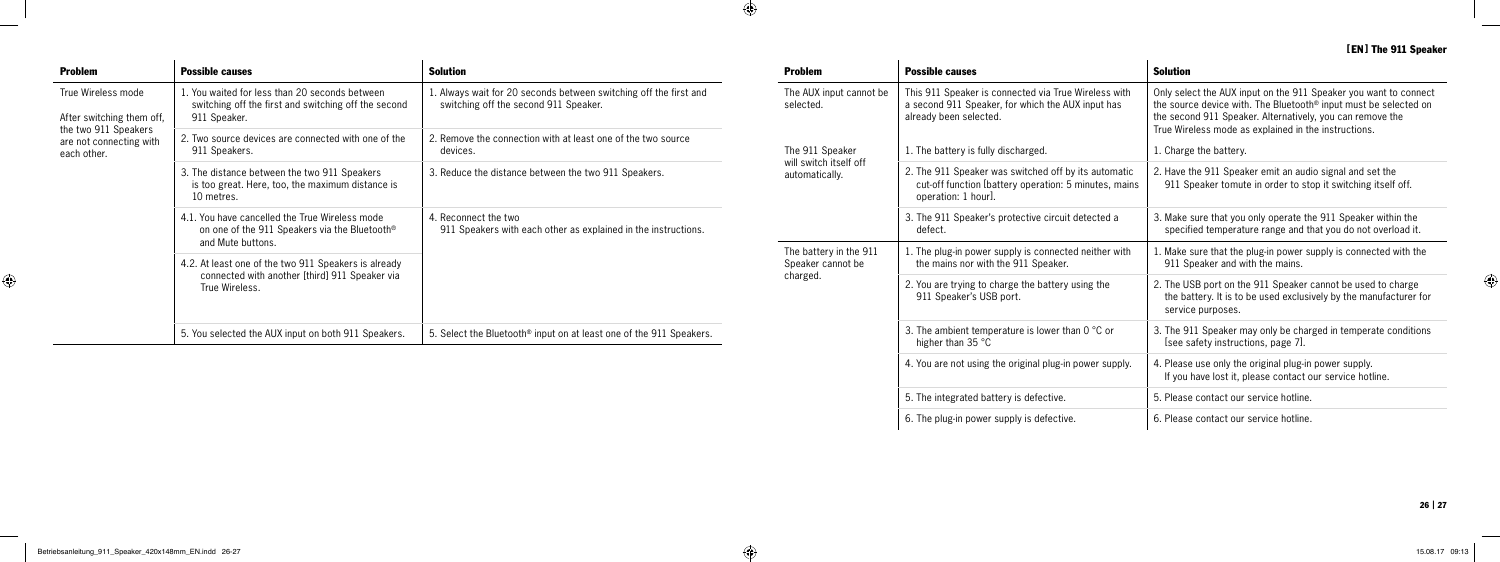

⊕

### Technical data

#### Information regarding 'proper operation'

The 911 Speaker may not be used in wet/damp environments. The device may not be exposed to temperatures of below –10 °C or above 45 °C. The device may not be modified or changed in any way. Connect the 911 Speaker as described in the instructions, paying close attention to the safety instructions. Only use the plug-in power supply at the voltage and frequency specified on the rating plate.

#### Information regarding environmentally-friendly operation:

Pull the plug-in power supply out of the socket whenever you finish charging the 911 Speaker. This prevents the plug-in power supply from constantly supplying power, thus reducing costs.

#### Mains operation:

 $\bigoplus$ 

Switch the 911 Speaker to standby mode when not in use in order to keep the power supply to a minimum, thus reducing costs.

#### [EN] The 911 Speaker

### General information

#### Information regarding CE marking

Electric and electronic devices sold within the European Union must have a CE marking showing that they comply with the applicable requirements [e.g. regarding electromagnetic tolerance and device safety].

#### Disposal instructions



According to the EU Directive on waste electrical and electronic equipment, devices that bear this symbol may not be disposed of with the municipal waste [household waste]. To find out more about how to dispose of waste electrical and electronic equipment free of charge,contact your competent waste disposal provider or municipal/town administration. The Directive serves to protect the environment and public health, and to recover [rare] raw materials through recycling .

| <b>Use</b>                    | Portable Bluetooth <sup>®</sup> speaker                                                                                                                                                                            |
|-------------------------------|--------------------------------------------------------------------------------------------------------------------------------------------------------------------------------------------------------------------|
| <b>Principle</b>              | Bass reflex system with passive radiator                                                                                                                                                                           |
| <b>Performance</b>            | 60 watts                                                                                                                                                                                                           |
| <b>Maximum sound pressure</b> | 95 dB SPL                                                                                                                                                                                                          |
| <b>Frequency range</b>        | 41.5 Hz-20,000 Hz                                                                                                                                                                                                  |
| <b>Passive radiator</b>       | $2 \times$ [70 $\times$ 50 mm] metal, wave surround [passive]                                                                                                                                                      |
| <b>Full range</b>             | $2 \times 50$ mm [cellulose graphite]                                                                                                                                                                              |
| <b>Rechargeable battery</b>   | Lithium ion 4,300 mAh, 7.3 V                                                                                                                                                                                       |
| <b>Dimensions</b>             | approx. 290 mm $\times$ 155 mm $\times$ 120 mm [L $\times$ B $\times$ H]                                                                                                                                           |
| Weight                        | approx. 3.3 kg                                                                                                                                                                                                     |
| <b>Connections</b>            | AUX-IN<br>DC IN [12 V 1.5 A]<br>Mini-USB-IN [service jack]                                                                                                                                                         |
| <b>Bluetooth</b> <sup>®</sup> | Bluetooth <sup>®</sup> standard 4.0 [A2DP]<br>Supports CSR apt $X^{\circ}$ decoding<br>Range of up to 10 m<br>2.400–2.483,5 MHz frequency range [2,4 GHz ISM band]<br>Max. transmission power of 10 mW $[+10$ dBm] |